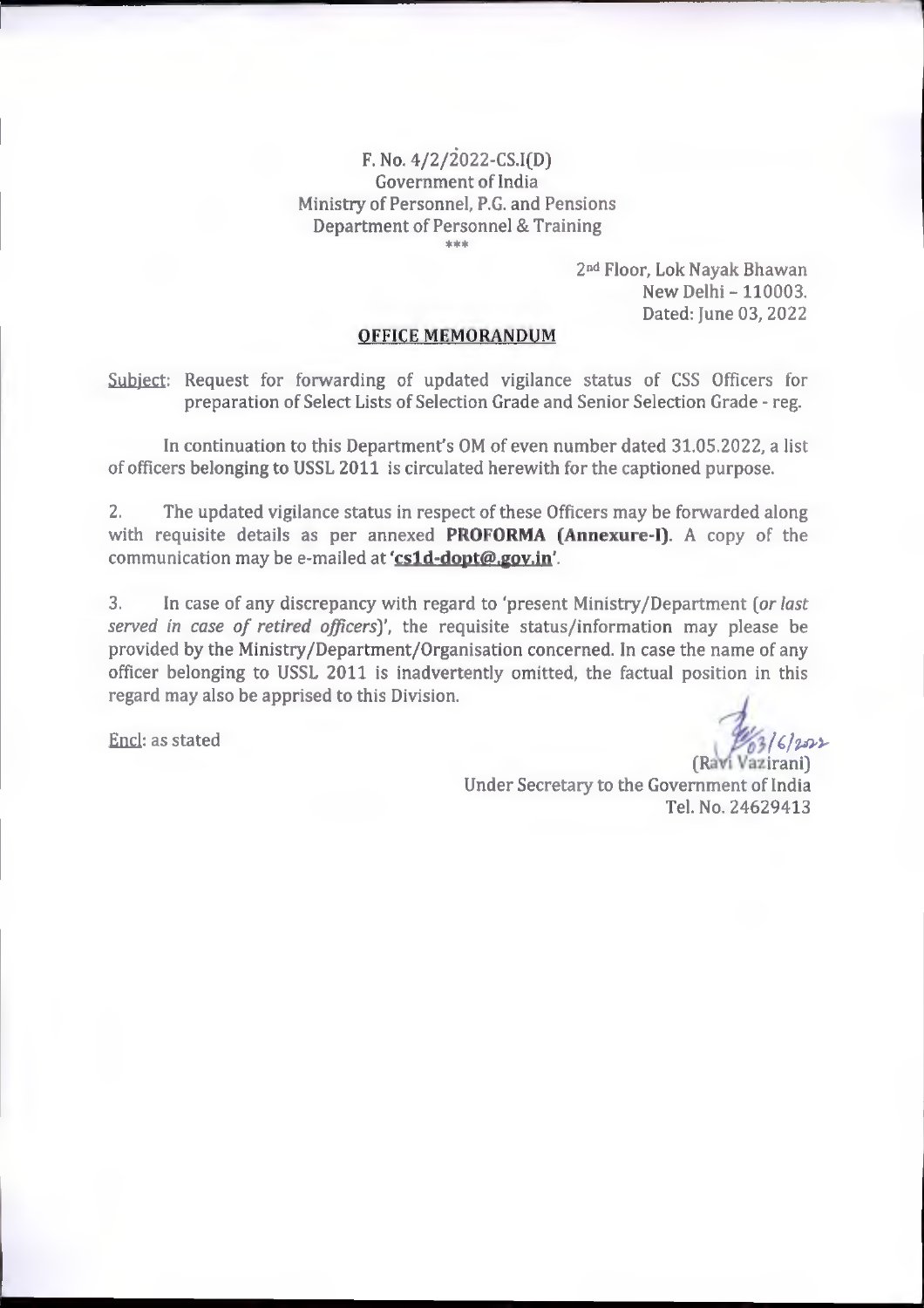|                 |      | SI. No. CSL No. Name (S/Shri/Smt./Ms.)       | Date of<br><b>Birth</b> | <b>Present Ministry/Department (in</b><br>case of retiree, last department<br>served) |
|-----------------|------|----------------------------------------------|-------------------------|---------------------------------------------------------------------------------------|
| 1               | 6854 | <b>ASHISH MALHOTRA</b>                       |                         | 22-09-1974 Agriculture & Farmers Welfare                                              |
| $\overline{2}$  | 6855 | <b>RAJESH SINGH SOLANKI</b>                  |                         | 01-03-1967 Agriculture & Farmers Welfare                                              |
| 3               | 6976 | <b>VINITA TALWAR</b>                         |                         | 10-11-1966 Agriculture & Farmers Welfare                                              |
| 4               | 6999 | <b>MANOJ SHARMA</b>                          |                         | 18-07-1964 Agriculture & Farmers Welfare                                              |
| 5               | 7151 | A.K. VASHIST                                 |                         | 29-07-1965 Agriculture & Farmers Welfare                                              |
| $6\overline{6}$ | 7168 | <b>AJAY KUMAR</b>                            |                         | 23-12-1971 Agriculture & Farmers Welfare                                              |
| $\overline{7}$  | 7977 | <b>MOHAN LAL MEENA</b>                       |                         | 01-01-1970 Agriculture & Farmers Welfare                                              |
| 8               | 7172 | <b>AMRESH KUMAR JHA</b>                      |                         | 14-11-1972 Agriculture & Farmers Welfare                                              |
| 9               | 7246 | <b>ASHISHKUMAR TARACHAND</b><br><b>BAGDE</b> |                         | 01-01-1969 Agriculture & Farmers Welfare                                              |
| 10              | 7497 | <b>DHANI RAM BHARTI</b>                      |                         | 10-01-1963 Animal Husbandry & Dairying                                                |
| 11              | 6938 | <b>SARITA TANEJA</b>                         | 20-03-1972 AR & PG      |                                                                                       |
| 12              | 6948 | <b>BALBIR SINGH</b>                          | 13-02-1967 AR & PG      |                                                                                       |
| 13              | 6962 | <b>SANJEEV SHRIVASTAVA</b>                   | 20-11-1974 AR & PG      |                                                                                       |
| 14              | 7180 | <b>TIRTH RAM</b>                             | 25-03-1969 AR & PG      |                                                                                       |
| 15              | 7007 | <b>RAVI KOSURI</b>                           | 01-01-1965 AR & PG      |                                                                                       |
| 16              | 7264 | <b>ANJAN BISWAS</b>                          | 14-03-1969 AYUSH        |                                                                                       |
| 17              | 6874 | <b>PANKAJ KUMAR</b>                          |                         | 09-04-1975 Biotechnology                                                              |
| 18              | 6882 | <b>VIKAS SRIVASTAVA</b>                      |                         | 13-02-1969 Cabinet Secretariat                                                        |
| 19              | 6946 | <b>RAJESH NAGPAL</b>                         |                         | 28-04-1968 Cabinet Secretariat                                                        |
| 20              | 7187 | <b>M.K. HARIKUMAR</b>                        |                         | 31-05-1968 Cabinet Secretariat                                                        |
| 21              | 7189 | <b>ALOK KUMAR</b>                            |                         | 08-06-1968 Cabinet Secretariat                                                        |
| 22              | 7250 | <b>SHANKAR LAL BAIRWA</b>                    |                         | 13-09-1965 Chemicals & Petro Chemicals                                                |
| 23              | 6869 | <b>NARENDRA SINGH</b>                        |                         | 24-08-1966 Civil Aviation                                                             |
| 24              | 7047 | <b>B.K. SRIVASTAVA</b>                       |                         | 01-01-1968 Civil Aviation                                                             |
| 25              | 7106 | <b>RAKHEE SADHU</b>                          |                         | 01-05-1971 Civil Aviation                                                             |
| 26              | 7186 | <b>SHANKRA NAND BHARTI</b>                   |                         | 03-08-1970 Civil Aviation                                                             |
| 27              | 7061 | <b>BIJOY SAMANTA</b>                         | 06-06-1965 Coal         |                                                                                       |
| 28              | 7252 | <b>SUDHEER BABU MOTANA</b>                   | 05-06-1970 Coal         |                                                                                       |
| 29              | 7530 | <b>RAM PRASAD</b>                            | 02-03-1965 Coal         |                                                                                       |
| 30              | 6892 | <b>VINAY KUMAR</b>                           |                         | 06-07-1969 Commerce                                                                   |
| 31              | 6913 | ANIL KUMAR SRIVASTAVA                        |                         | 28-04-1966 Commerce                                                                   |
| 32              | 7028 | <b>SUMINDER KAUR</b>                         |                         | 01-08-1969 Commerce                                                                   |
| 33              | 7031 | <b>V.K. SRIVASTAVA</b>                       |                         | 06-07-1964 Commerce                                                                   |
| 34              | 7073 | <b>SANJOY MITRA</b>                          |                         | 15-12-1964 Commerce                                                                   |
| 35              | 7120 | <b>RAJEEV KUMAR</b>                          |                         | 18-10-1975 Commerce                                                                   |
| 36              | 7147 | <b>MS.MEENA PILLAI</b>                       |                         | 15-03-1965 Commerce                                                                   |
| 37              | 7512 | <b>NARENDER PAL</b>                          |                         | 10-05-1961 Commerce                                                                   |
| 38              | 7023 | <b>UMESH PANDE</b>                           |                         | 30-06-1967 Consumer Affairs                                                           |
| 39              | 7123 | A.K. PANDEY                                  |                         | 20-07-1966 Consumer Affairs                                                           |
| 40              | 7996 | T. THIAN KHAN MUAN                           |                         | 01-03-1965 Consumer Affairs                                                           |
| 41              | 7192 | <b>SUNIL KUMAR MISHRA</b>                    |                         | 10-05-1972 Consumer Affairs                                                           |
| 42              | 7133 | P.K. DUTTA                                   |                         | 05-02-1965 Corporate Affairs                                                          |
| 43              | 7176 | <b>RAKESH KUMAR</b>                          |                         | 05-03-1974 Corporate Affairs                                                          |
| 44              | 6894 | <b>ARUN KUMAR</b>                            | 24-11-1971 Culture      |                                                                                       |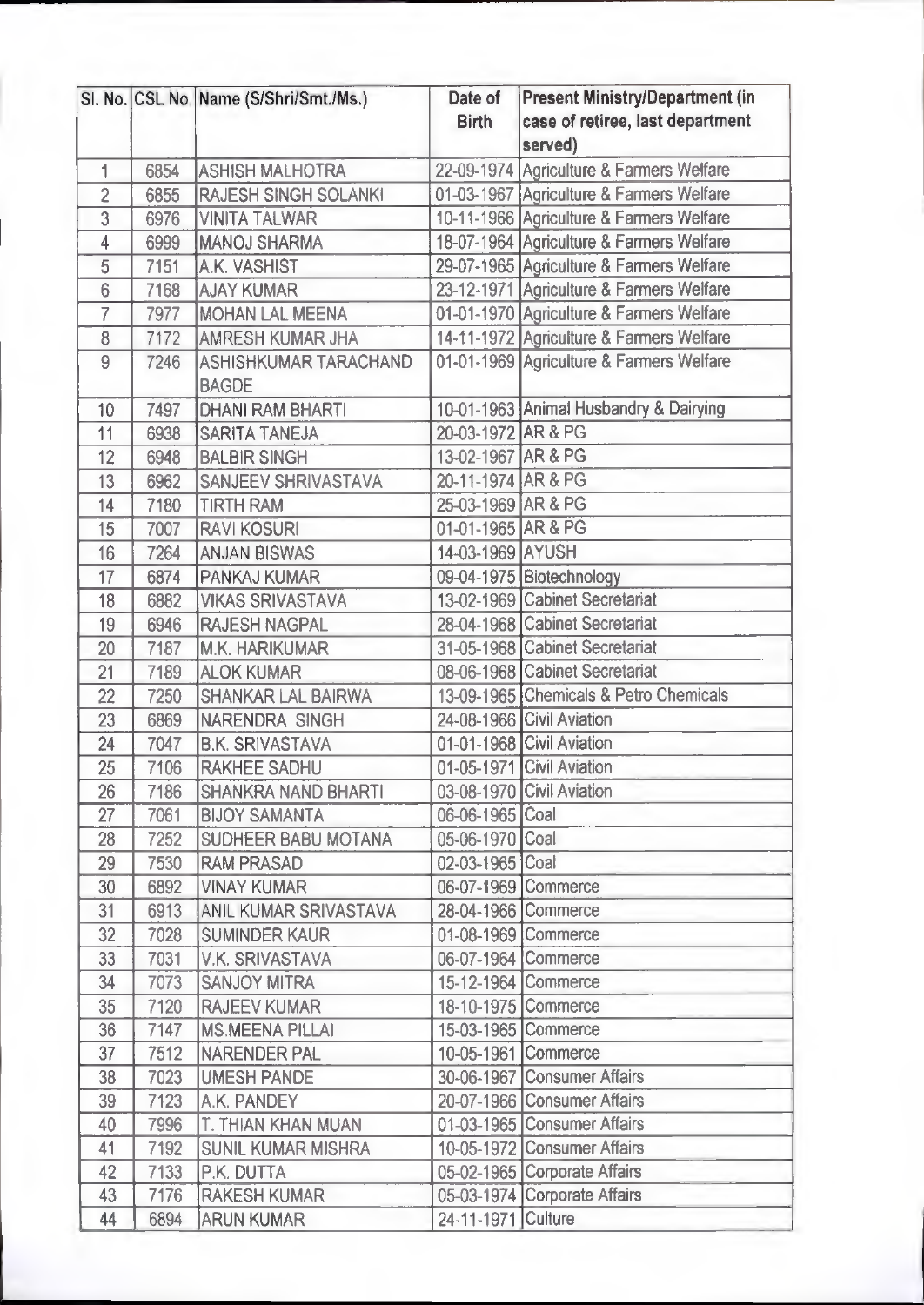|    |      | SI. No. CSL No. Name (S/Shri/Smt./Ms.) | Date of            | Present Ministry/Department (in  |
|----|------|----------------------------------------|--------------------|----------------------------------|
|    |      |                                        | <b>Birth</b>       | case of retiree, last department |
|    |      |                                        |                    | served)                          |
| 45 | 6929 | <b>RAJINDER SINGH KHICHI</b>           | 15-06-1967         | Culture                          |
| 46 | 7086 | <b>SANJAY KUMAR</b>                    | 31-12-1971 Culture |                                  |
| 47 | 7214 | M. JENA                                | 15-07-1963 Culture |                                  |
| 48 | 7260 | <b>SUNITA</b>                          | 30-05-1971 Culture |                                  |
| 49 | 6861 | <b>S.K. SAXENA</b>                     | 05-04-1964 Defence |                                  |
| 50 | 6877 | A.N. VENKATACHALA                      | 10-06-1963 Defence |                                  |
| 51 | 6900 | <b>IRSAD ALAM</b>                      | 15-01-1972 Defence |                                  |
| 52 | 6928 | <b>AMIT BANSAL</b>                     | 03-06-1972 Defence |                                  |
| 53 | 6936 | <b>MANJEET KUMAR</b>                   | 07-01-1967 Defence |                                  |
| 54 | 6944 | <b>HARISH CHANDER UPADHYAY</b>         | 15-09-1972         |                                  |
|    |      |                                        |                    | Defence                          |
| 55 | 6945 | <b>RAJ KUMAR</b>                       | 05-06-1965 Defence |                                  |
| 56 | 6964 | <b>ATISH KAMAL SRIVASTAVA</b>          | 15-05-1968 Defence |                                  |
| 57 | 6968 | <b>AMBA DUTT BAWARI</b>                | 16-10-1962 Defence |                                  |
| 58 | 6972 | <b>MANOJ KUMAR RAI</b>                 | 01-07-1973 Defence |                                  |
| 59 | 6992 | <b>AJAY KUMAR GAUR</b>                 | 01-05-1965 Defence |                                  |
| 60 | 6998 | <b>V. SRIDHAR</b>                      | 13-03-1967 Defence |                                  |
| 61 | 7016 | <b>ABHIMANYU SAHOO</b>                 | 15-05-1970 Defence |                                  |
| 62 | 7018 | <b>R. RAJENDAR GOUD</b>                | 13-05-1971 Defence |                                  |
| 63 | 7019 | <b>SUNIL CHAUHAN</b>                   | 05-03-1967 Defence |                                  |
| 64 | 7024 | <b>RAJ KUMAR SAXENA</b>                | 09-07-1963 Defence |                                  |
| 65 | 7040 | <b>RAJ KUMAR</b>                       | 06-08-1968 Defence |                                  |
| 66 | 7054 | <b>SANJAY KUMAR SHARMA</b>             | 05-01-1972 Defence |                                  |
| 67 | 7060 | <b>AJAY KUMAR V.R.</b>                 | 14-02-1966 Defence |                                  |
| 68 | 7065 | RAHUL MAHNA                            | 22-10-1968 Defence |                                  |
| 69 | 7080 | <b>SUMIT GAKHAR</b>                    | 16-10-1973 Defence |                                  |
| 70 | 7088 | <b>SUSHMA BATRA</b>                    | 08-09-1976 Defence |                                  |
| 71 | 7090 | <b>SUNIL KUMAR PAL</b>                 | 05-05-1970 Defence |                                  |
| 72 | 7102 | DHIRENDRA KUMAR PURBEY                 | 06-01-1969         |                                  |
|    |      |                                        |                    | Defence                          |
| 73 | 7493 | <b>ARVIND KUMAR</b>                    | 06-01-1967 Defence |                                  |
| 74 | 7546 | <b>SUBE SINGH</b>                      | 24-07-1964 Defence |                                  |
| 75 | 7983 | <b>JUEL MINJ</b>                       | 11-12-1960 Defence |                                  |
| 76 | 7036 | SANDEEP SINGH                          | 01-02-1968 DONER   |                                  |
| 77 | 6886 | <b>J. SRIRAM MURTY</b>                 | 18-01-1971 DOP&T   |                                  |
| 78 | 6895 | <b>RAJ KISHAN VATSA</b>                | 01-08-1965 DOP&T   |                                  |
| 79 | 6935 | <b>MAHESH CHANDER</b>                  | 30-12-1967 DOP&T   |                                  |
| 80 | 6950 | PREETI KHANNA DEEPAK                   | 19-01-1970 DOP&T   |                                  |
| 81 | 6990 | <b>RAKESH KUMAR GUPTA</b>              | 06-02-1964 DOP&T   |                                  |
| 82 | 7020 | <b>BHAGIRATH JHA</b>                   | 09-01-1968 DOP&T   |                                  |
| 83 | 7068 | <b>MRITUNJAY SINGH</b>                 | 27-06-1969 DOP&T   |                                  |
| 84 | 7108 | <b>SANJAY KUMAR</b>                    | 30-04-1968 DOP&T   |                                  |
| 85 | 7127 | <b>AJAY KUMAR SINGH</b>                | 19-11-1967 DOP&T   |                                  |
| 86 | 7542 | <b>RAJBIR SINGH</b>                    | 16-07-1962 DOP&T   |                                  |
|    |      |                                        |                    |                                  |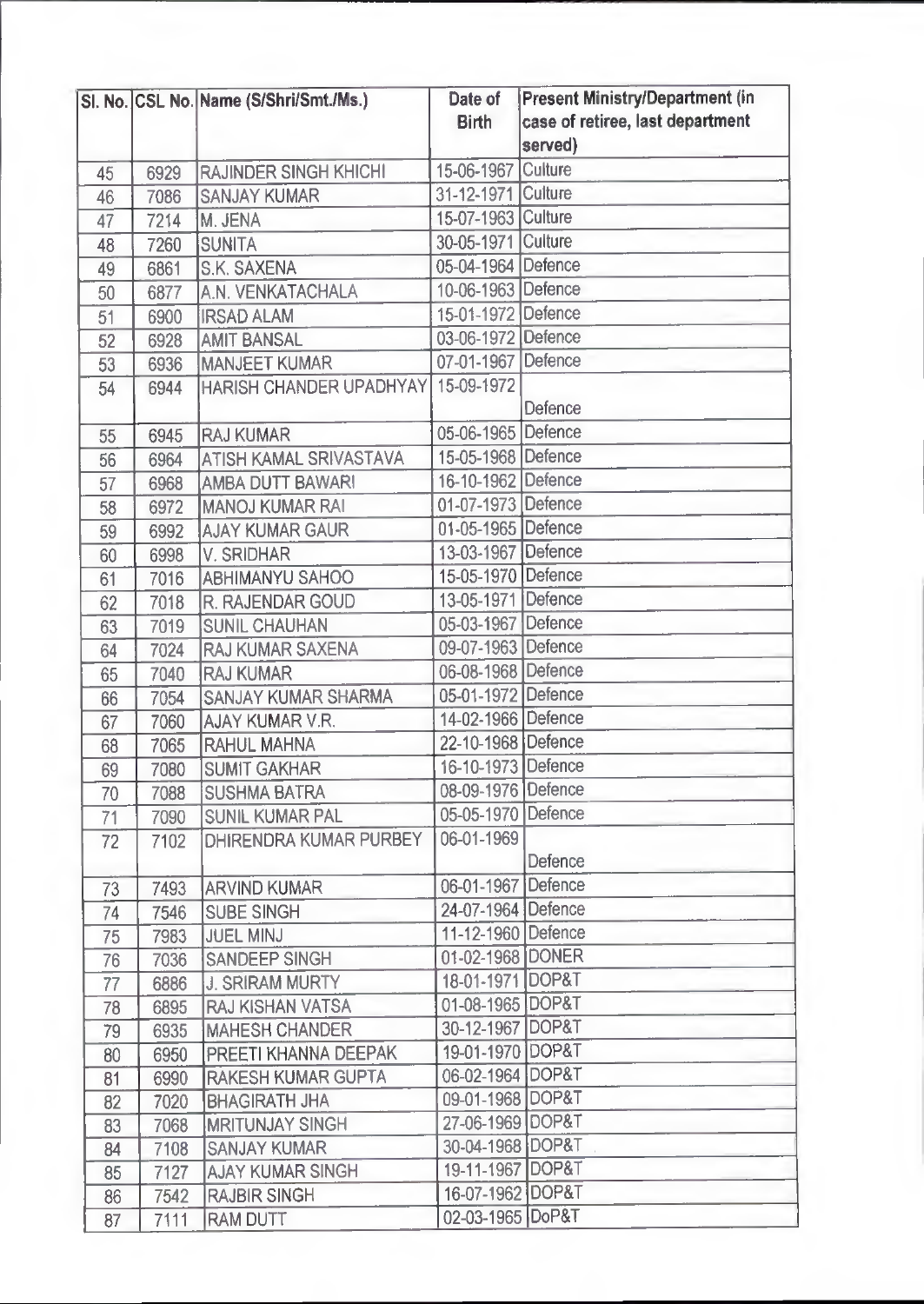|     |      | SI. No. CSL No. Name (S/Shri/Smt./Ms.) | Date of<br><b>Birth</b> | Present Ministry/Department (in<br>case of retiree, last department<br>served) |
|-----|------|----------------------------------------|-------------------------|--------------------------------------------------------------------------------|
| 88  | 7084 | <b>GANGA KUMAR SINHA</b>               | 17-06-1970 DoP&T        |                                                                                |
| 89  | 6982 | <b>ARUN KUMAR</b>                      |                         | 04-09-1969 DOP&T (Lokpal)                                                      |
| 90  | 6903 | D.V.S.P. VARMA                         | 31-08-1963 DPIIT        |                                                                                |
| 91  | 7236 | <b>DEEN DAYAL</b>                      |                         | 20-03-1969 Earth Sciences                                                      |
| 92  | 7244 | <b>D.R. LUIKANG</b>                    |                         | 17-05-1969 Earth Sciences                                                      |
| 93  | 6899 | <b>ASHOK KUMAR GUPTA</b>               |                         | 28-09-1967 Economic Affairs                                                    |
| 94  | 6915 | <b>R.SHIVA KUMAR</b>                   |                         | 22-09-1966 Economic Affairs                                                    |
| 95  | 6933 | <b>PRAVEEN KUMAR</b>                   |                         | 10-01-1963 Economic Affairs                                                    |
| 96  | 6984 | <b>MANISH KUMAR LAL</b>                |                         | 25-06-1975 Economic Affairs                                                    |
| 97  | 6996 | <b>NAVJOT SINGH</b>                    |                         | 12-06-1972 Economic Affairs                                                    |
| 98  | 7004 | <b>RAJANI RANJAN</b>                   |                         | 14-09-1968 Economic Affairs                                                    |
| 99  | 7038 | <b>K.A. SHIVADAS</b>                   |                         | 08-11-1970 Economic Affairs                                                    |
| 100 | 7170 | <b>SUSRUTA SAMANTA</b>                 |                         | 22-09-1973 Economic Affairs                                                    |
| 101 | 7009 | <b>HIMANSHU GANDHI</b>                 |                         | 22-02-1966 Economic Affairs                                                    |
| 102 | 6866 | <b>SANTOSH KUMAR SINGH</b>             | 01-02-1971 Education    |                                                                                |
| 103 | 6891 | <b>VEENA DUNGA</b>                     | 22-12-1967 Education    |                                                                                |
| 104 | 6952 | PRAVEER KUMAR SAXENA                   | 04-06-1971 Education    |                                                                                |
| 105 | 6960 | <b>SANDEEP JAIN</b>                    | 30-12-1972 Education    |                                                                                |
| 106 | 7071 | <b>PARTHA KANSABANIK</b>               | 30-10-1967 Education    |                                                                                |
| 107 | 7144 | <b>ANIL GAIROLA</b>                    | 14-05-1970 Education    |                                                                                |
| 108 | 7146 | <b>DALBIR SINGH</b>                    | 06-10-1970 Education    |                                                                                |
| 109 | 6988 | RAJENDRA SINGH BORA                    |                         | 20-07-1969 Environment & Forests                                               |
| 110 | 7190 | <b>GULVEENA BADHAN</b>                 |                         | 17-04-1970 Expenditure                                                         |
| 111 | 7216 | <b>SUNIL KUMAR</b>                     |                         | 09-11-1970 Expenditure                                                         |
| 112 | 7194 | <b>SMT. SUNITA BANSAL</b>              | 15-08-1971 Fertilizers  |                                                                                |
| 113 | 7538 | <b>TILAK RAJ</b>                       | 04-03-1966 Fertilizers  |                                                                                |
| 114 | 7091 | <b>UMESH CHANDRA</b>                   |                         | 30-04-1966 Financial Services                                                  |
| 115 | 7097 | S.K. ROY                               |                         | 12-12-1965 Financial Services                                                  |
| 116 | 7268 | YOGINDER KUMAR                         | 01-05-1967 Fisheries    |                                                                                |
| 117 | 6858 | <b>SANKHA ROY</b>                      |                         | 15-11-1971 Food & PD                                                           |
| 118 | 6902 | <b>MADAN MOHAN MAURYA</b>              |                         | 14-09-1965 Food & PD                                                           |
| 119 | 7142 | <b>JAI PRAKASH</b>                     |                         | 28-10-1970 Food & PD                                                           |
| 120 | 7495 | <b>SUBODH KUMAR</b>                    |                         | 01-10-1968 Food & PD                                                           |
| 121 | 6911 | <b>SARVAJIT KUMAR</b>                  |                         | 05-04-1965 Health & Family Welfare                                             |
| 122 | 6941 | <b>MOHAN LAL</b>                       |                         | 01-07-1963 Health & Family Welfare                                             |
| 123 | 7014 | <b>JAGDISH KUMAR AMBWANI</b>           |                         | 16-07-1961 Health & Family Welfare                                             |
| 124 | 7034 | <b>ZUVER AHMED KHAN</b>                |                         | 01-07-1965 Health & Family Welfare                                             |
| 125 | 7066 | <b>RAJENDER KUMAR</b>                  |                         | 03-07-1974 Health & Family Welfare                                             |
| 126 | 7081 | <b>DINESH KUMAR</b>                    |                         | 16-02-1964 Health & Family Welfare                                             |
| 127 | 7162 | <b>MANMOHAN</b>                        |                         | 15-11-1963 Health & Family Welfare                                             |
| 128 | 7234 | <b>PRADIP KUMAR PAL</b>                |                         | 31-12-1962 Health & Family Welfare                                             |
| 129 | 7931 | H.C. MONDAL                            |                         | 01-03-1967 Health & Family Welfare                                             |
| 130 | 7935 | <b>BISHNU P. KIRTANIA</b>              |                         | 26-01-1966 Health & Family Welfare                                             |
| 131 | 6934 | <b>ASHISH KUMAR PANDA</b>              |                         | 09-11-1971 Health & Family Welfare                                             |
| 132 | 7514 | M. SUBRAMANIYAN                        |                         | 07-04-1964 Heavy Industries                                                    |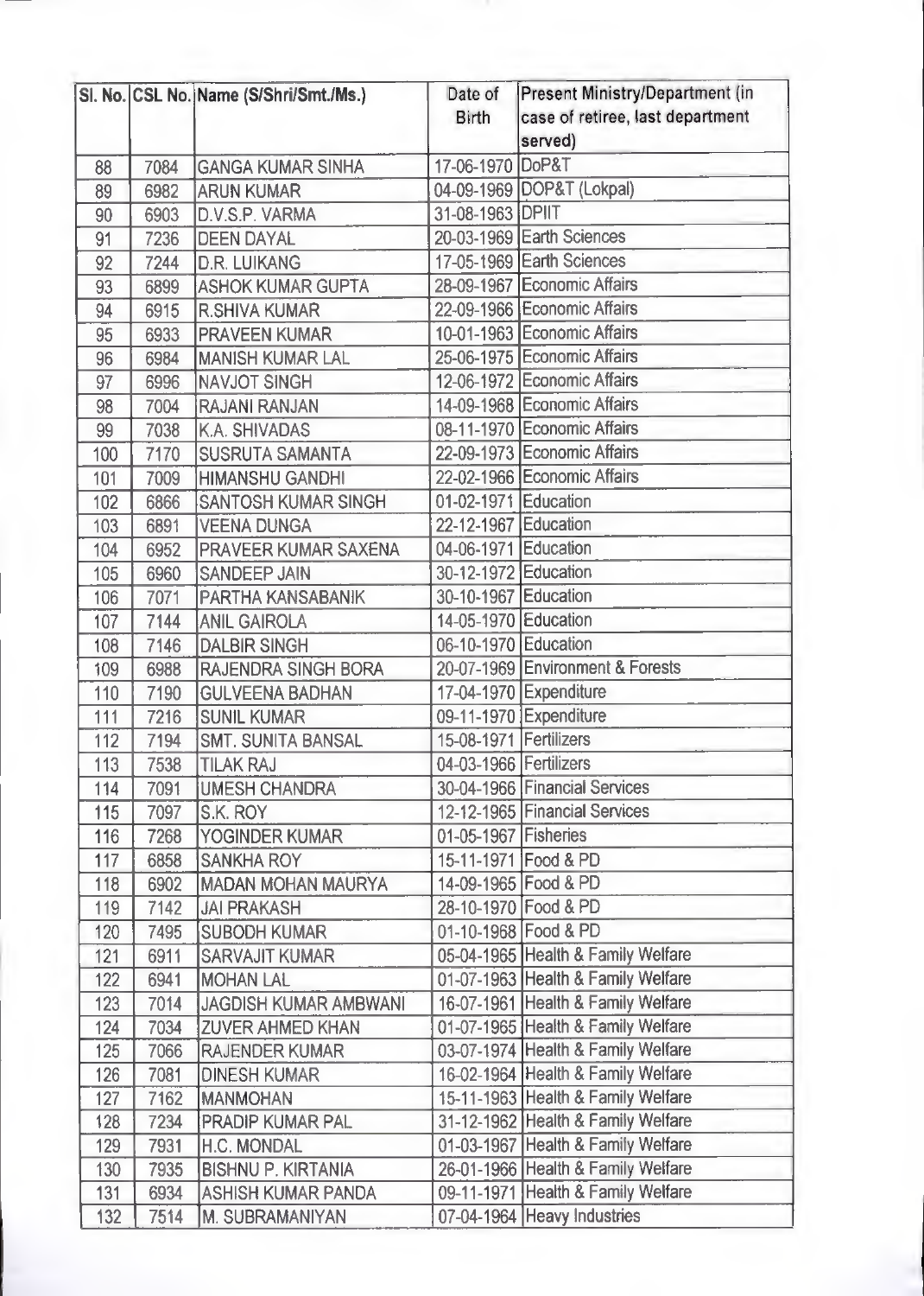|     |      | SI. No. CSL No. Name (S/Shri/Smt./Ms.) | Date of      | Present Ministry/Department (in              |
|-----|------|----------------------------------------|--------------|----------------------------------------------|
|     |      |                                        | <b>Birth</b> | case of retiree, last department             |
|     |      |                                        |              | served)                                      |
| 133 | 7516 | <b>SMT. SIMMI NARNULIA</b>             |              | 17-07-1968 Heavy Industries                  |
| 134 | 6872 | <b>VIJAY KUMAR UPADHYAY</b>            |              | 25-11-1969 Home Affairs                      |
| 135 | 6888 | <b>CHANDRA SHEKHAR THAKUR</b>          | 20-09-1969   |                                              |
|     |      |                                        |              | <b>Home Affairs</b>                          |
| 136 | 6926 | <b>SUNIL BAREJA</b>                    |              | 15-08-1969 Home Affairs                      |
| 137 | 7006 | <b>PRADEEP KUMAR</b>                   | 01-01-1969   |                                              |
|     |      | <b>SRIVASTAVA</b>                      |              | <b>Home Affairs</b>                          |
| 138 | 7083 | <b>RAMA KANT SINGH</b>                 |              | 21-06-1964 Home Affairs                      |
| 139 | 7096 | <b>KIRAN MISRA</b>                     |              | 10-07-1970 Home Affairs                      |
| 140 | 7099 | <b>NEH SRIVASTAVA</b>                  |              | 31-05-1967 Home Affairs                      |
| 141 | 7115 | <b>VENUKUTTAN NAIR P.</b>              |              | 12-03-1966 Home Affairs                      |
| 142 | 7128 | <b>DHARAMVIR YADAV</b>                 |              | 08-02-1966 Home Affairs                      |
| 143 | 7141 | <b>ANIL KUMAR</b>                      |              | 29-07-1967 Home Affairs                      |
| 144 | 7158 | <b>MANI RAM</b>                        |              | 10-08-1958 Home Affairs                      |
| 145 | 7188 | <b>ANIL KUMAR</b>                      |              | 19-07-1975 Home Affairs                      |
| 146 | 7262 | <b>RAJESH BUDGUJJAR</b>                |              | 15-06-1972 Home Affairs                      |
| 147 | 7272 | <b>BARJ MOHAN LAL MEENA</b>            |              | 08-07-1972 Home Affairs                      |
| 148 | 7182 | <b>VIKASH JAITLY</b>                   |              | 23-09-1974 Home Affairs                      |
| 149 | 7938 | <b>ANJAN SARKAR</b>                    |              | 19-01-1967 Home Affairs                      |
| 150 | 7112 | <b>ARINDAM KUMAR MITRA</b>             |              | 01-01-1975 Home Affairs                      |
| 151 | 7110 | RAMESH CHAND AHUJA                     |              | 12-10-1968 Home Affairs (Justice)            |
| 152 | 7232 | <b>SAHDEV SINGH</b>                    |              | 01-04-1968 Home Affairs (Justice)            |
| 153 | 6910 | <b>RAJESH KUMAR</b>                    |              | 03-12-1970 Housing & Urban Affairs           |
| 154 | 7022 | CHIKKALA VIJAYA SARADA                 |              | 16-02-1967 Housing & Urban Affairs           |
| 155 | 7062 | <b>SUNIL KUMAR</b>                     |              | 06-02-1970 Housing & Urban Affairs           |
| 156 | 7063 | <b>K. GANESH</b>                       |              | 17-08-1967 Housing & Urban Affairs           |
| 157 | 7087 | K.K. ACHARYA                           |              | 26-08-1965 Housing & Urban Affairs           |
| 158 | 7094 | <b>RAM SINGH</b>                       |              | 23-09-1972 Housing & Urban Affairs           |
| 159 | 7148 | MANIK CHANDRA SONOWAL                  | 05-01-1967   |                                              |
|     |      |                                        |              | Housing & Urban Affairs                      |
| 160 | 7204 | <b>SHAKTI SHAMSHER</b>                 |              | 05-10-1969 Housing & Urban Affairs           |
| 161 | 7242 | <b>RACHNA KUMAR</b>                    |              | 20-08-1969 Housing & Urban Affairs           |
| 162 | 7254 | <b>NARESH KUMAR</b>                    |              | 04-01-1970 Housing & Urban Affairs           |
| 163 | 7539 | <b>HEM RAJ ANAND</b>                   |              | 27-08-1966 Housing & Urban Affairs           |
| 164 | 6897 | Y.S. YADAV                             |              | 30-01-1966 Housing & Urban Affairs           |
| 165 | 7017 | <b>S. VIJAY GOPAL</b>                  |              | 17-12-1966 Information & Broadcasting        |
| 166 | 7033 | <b>PREM CHAND</b>                      |              | 22-07-1965 Information & Broadcasting        |
| 167 | 7184 | NAOROIBAM SANATOMBA                    | 01-03-1969   |                                              |
|     |      | <b>SINGH</b>                           |              | Information & Broadcasting                   |
| 168 | 7500 | <b>RANVIR SINGH</b>                    |              | 01-02-1966 Information & Broadcasting        |
| 169 | 7942 | <b>BIMAL K. BISWAS</b>                 |              | 01-01-1965 Information & Broadcasting        |
| 170 | 6904 | <b>RAJESH KUMAR SINGH</b>              |              | 15-12-1973 Investment & Public Asset         |
|     |      |                                        |              | Management                                   |
| 171 | 6881 | <b>S.S. CHAUHAN</b>                    |              | 05-05-1965 Jal Shakti (Water Resources, RD & |
|     |      |                                        |              | GR)                                          |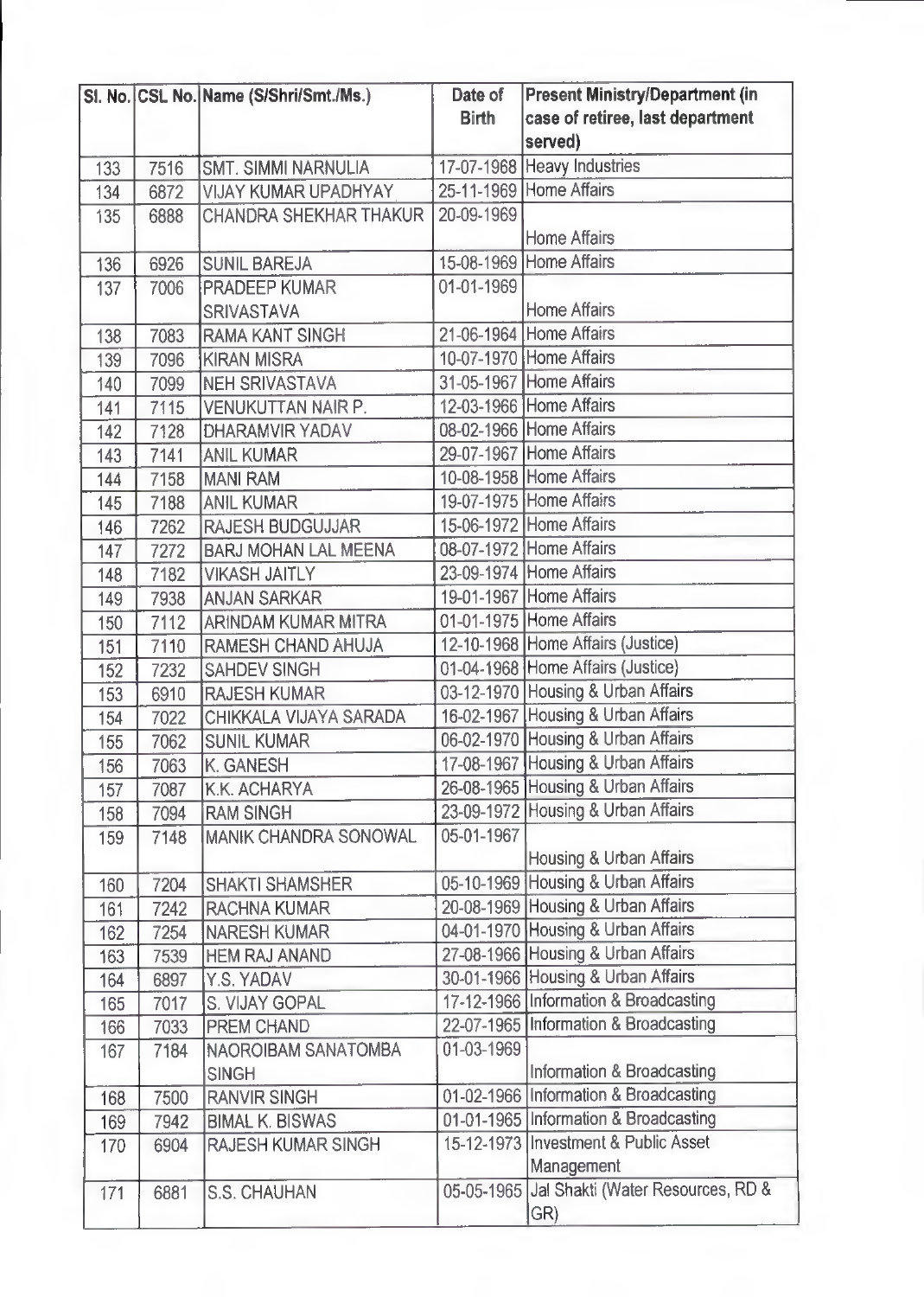|     |      | SI. No. CSL No. Name (S/Shri/Smt./Ms.) | Date of              | Present Ministry/Department (in              |
|-----|------|----------------------------------------|----------------------|----------------------------------------------|
|     |      |                                        | <b>Birth</b>         | case of retiree, last department             |
|     |      |                                        |                      | served)                                      |
| 172 | 6901 | A.K. DAS                               |                      | 03-06-1963 Jal Shakti (Water Resources, RD & |
|     |      |                                        |                      | GR)                                          |
| 173 | 6906 | YOGENDRA PRASAD YADAV                  |                      | 01-07-1966 Jal Shakti (Water Resources, RD & |
|     |      |                                        |                      | GR)                                          |
| 174 | 6986 | <b>KANCHAN BALA HAMZA</b>              |                      | 19-11-1964 Jal Shakti (Water Resources, RD & |
|     |      |                                        |                      | GR)                                          |
| 175 | 7008 | <b>SHREE BHAGWAN PANDEY</b>            |                      | 07-01-1971 Jal Shakti (Water Resources, RD & |
|     |      |                                        |                      | GR)                                          |
| 176 | 7030 | <b>AKSHAYA KUMAR SAHOO</b>             | 06-03-1970           | Jal Shakti (Water Resources, RD &            |
|     |      |                                        |                      | GR)                                          |
| 177 | 7524 | <b>S.K. KATARIA</b>                    |                      | 08-02-1961 Jal Shakti (Water Resources, RD & |
|     |      |                                        |                      | GR)                                          |
| 178 | 8000 | <b>B.L. MEENA</b>                      |                      | 11-10-1970 Jal Shakti (Water Resources, RD & |
|     |      |                                        |                      | GR)                                          |
| 179 | 6868 | <b>SIRIPURAPU VENKATA</b>              | 02-01-1968           | Labour & Employment                          |
|     |      | <b>RAMANNA</b>                         |                      |                                              |
| 180 | 6870 | <b>SHIVAKANT KUMAR</b>                 |                      | 02-06-1972 Labour & Employment               |
| 181 | 6871 | <b>DEEPANGKAR GUHA</b>                 |                      | 25-03-1967 Labour & Employment               |
| 182 | 6879 | <b>SATISH CHANDER</b>                  |                      | 17-04-1964 Labour & Employment               |
| 183 | 6880 | <b>SUPRIYA RANJAN DATTA</b>            |                      | 27-10-1972 Labour & Employment               |
| 184 | 6884 | <b>MADAN CHAURASIA</b>                 |                      | 17-12-1969 Labour & Employment               |
| 185 | 6885 | <b>AJAY KUMAR SINGH</b>                |                      | 11-04-1966 Labour & Employment               |
| 186 | 6893 | <b>D.S. PATHANIA</b>                   |                      | 25-04-1965 Labour & Employment               |
| 187 | 7150 | <b>ATUL KUMAR SINGH</b>                |                      | 25-02-1969 Labour & Employment               |
| 188 | 7994 | M.N. BURAD                             |                      | 15-06-1959 Labour & Employment               |
| 189 | 7122 | <b>RAJA KAR</b>                        |                      | 28-02-1973 Legal Affairs                     |
| 190 | 6862 | PARIJAT DIWAN                          |                      | 12-07-1975   Legal Affairs (NDIAC)           |
| 191 | 7266 | YOGESH R. PATEL                        | 05-09-1973 Mines     |                                              |
| 192 | 7010 | <b>SAMI AHMAD KHAN</b>                 |                      | 21-01-1969 Minority Affairs                  |
| 193 | 7109 | <b>SANJAY CHATTERJEE</b>               | 07-04-1964 MSME      |                                              |
| 194 | 7509 | S.C. KASHYAP                           | 04-01-1968 MSME      |                                              |
| 195 | 7181 | <b>SURINDER KUMAR</b>                  | 10-04-1968   MSME    |                                              |
| 196 | 7000 | T.G.K. JAGANNADHAM                     | 30-08-1974 NATGRID   |                                              |
| 197 | 7132 | <b>HARISH KUMAR</b>                    | 24-11-1969 NATGRID   |                                              |
| 198 | 7988 | <b>G. SWAN ZA LIAN</b>                 | 24-11-1964 NATGRID   |                                              |
| 199 | 7058 | <b>PUSHPENDER KUMAR</b>                | 10-09-1968           |                                              |
|     |      |                                        |                      | National Security Council Secretariat        |
| 200 | 7139 | <b>AMBUJ BAJPAI</b>                    | 16-07-1967 NDMA      |                                              |
| 201 | 7522 | <b>AMAL SARKAR</b>                     | 02-04-1959 NDMA      |                                              |
| 202 | 6970 | <b>KAILASH CHAND</b>                   |                      | 26-12-1969 New & Renewable Energy            |
| 203 | 7045 | <b>S.K. KHURANA</b>                    |                      | 14-04-1967 New & Renewable Energy            |
| 204 | 7474 | YOGINDER SINGH                         |                      | 21-01-1968 New & Renewable Energy            |
| 205 | 6857 | <b>SHIB KUMAR SADHU</b>                | 25-03-1964 NITI Ayog |                                              |
| 206 | 7077 | R.K. AHLUWALIA                         |                      | 18-10-1965 On Deputation to CCRAS            |
| 207 | 7134 | <b>M.A. PRABHAKARAN</b>                |                      | 08-07-1973 On Deputation to DRT Chennai      |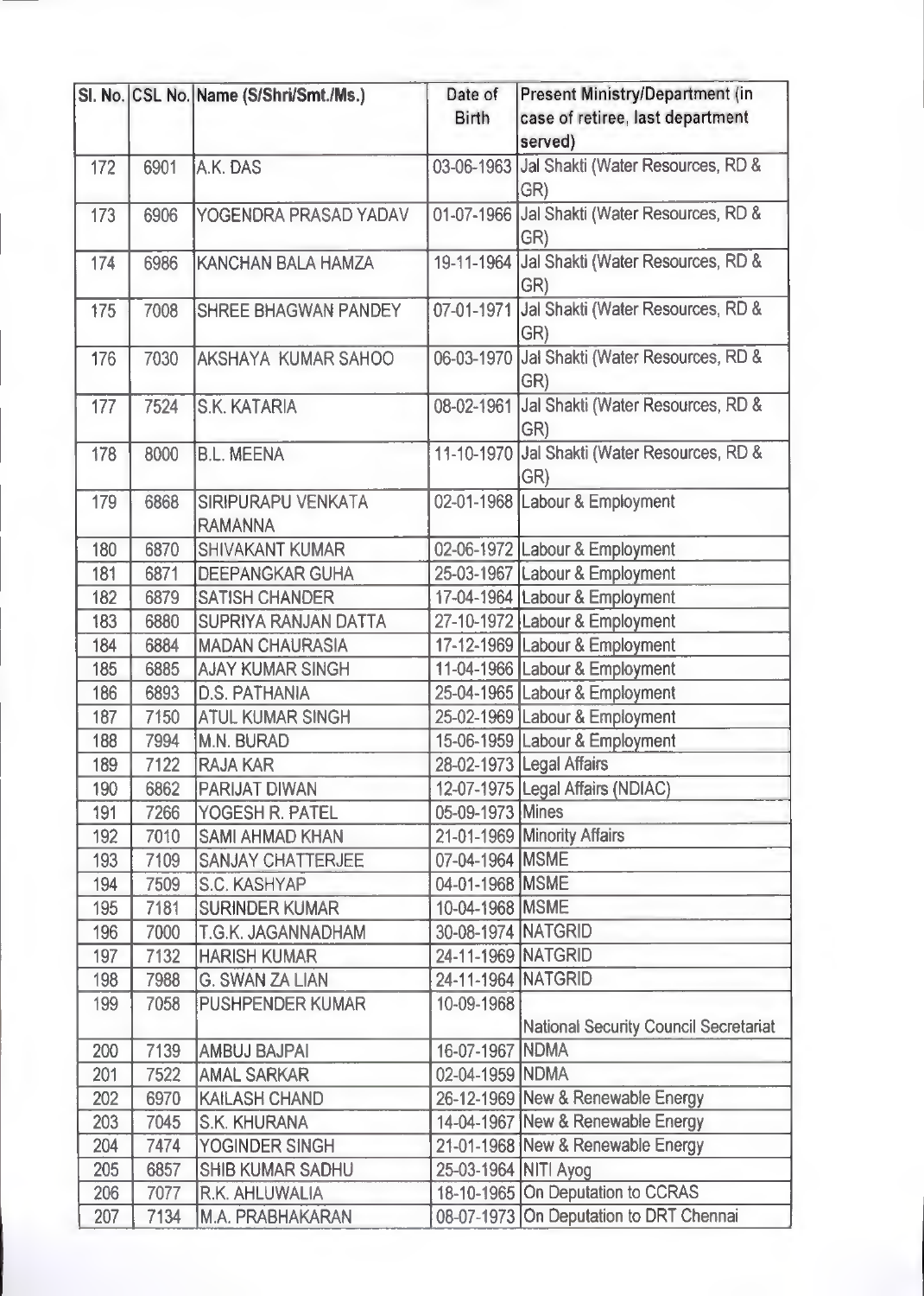|     |      | SI. No. CSL No. Name (S/Shri/Smt./Ms.) | Date of          | <b>Present Ministry/Department (in</b>        |
|-----|------|----------------------------------------|------------------|-----------------------------------------------|
|     |      |                                        | <b>Birth</b>     | case of retiree, last department              |
|     |      |                                        |                  | served)                                       |
| 208 | 7997 | S.S. MEENA                             |                  | 18-02-1968 On Deputation to DSIIDC            |
| 209 | 6994 | <b>PARVEEN JARGAR</b>                  |                  | 18-03-1971 On Deputation to FSSAI             |
| 210 | 7154 | <b>INDU BHUSAN LENKA</b>               |                  | 21-10-1972 On Deputation to MEA               |
| 211 | 7929 | <b>TAPAN DAS</b>                       |                  | 31-12-1968 On Deputation to MEA               |
| 212 | 6856 | <b>WREN MISHRA</b>                     |                  | 01-07-1974 On Deputation to MEA               |
| 213 | 7092 | <b>ANIL KUMAR JHA</b>                  |                  | 15-07-1972 On Deputation to NCSK              |
| 214 | 7126 | <b>PRADEEP KUMAR</b>                   |                  | 02-10-1967 On Deputation to NCW               |
| 215 | 7042 | <b>RAJENDRA PRASAD SATI</b>            |                  | 25-02-1976 On Deputation to NDMC              |
| 216 | 6966 | <b>VIMAL</b>                           |                  | 13-10-1974 On Deputation to NHAI              |
| 217 | 7166 | <b>SUJIT KUMAR</b>                     |                  | 15-08-1973 On Deputation to NHAI              |
| 218 | 7528 | <b>CHIRABRATA SARKAR</b>               |                  | 14-02-1965 On Deputation to NWDA              |
| 219 | 7224 | <b>LAKSHMI KANTA HALDER</b>            |                  | 09-01-1968 On Deputation to O/o Development   |
|     |      |                                        |                  | <b>Commissioner, FALTA SEZ</b>                |
|     |      |                                        |                  | (Commerce)                                    |
| 220 | 7035 | <b>KANWARJEET SINGH</b>                |                  | 20-01-1966 On Deputation to Prasar Bharti     |
| 221 | 7145 | S.K. DAHIYA                            |                  | 19-09-1967 On Deputation to SDMC              |
| 222 | 7149 | <b>K. SRINIVASU</b>                    |                  | 13-05-1965 On Deputation to SEZ, Hyderabad    |
| 223 | 7053 | <b>SANJAY KUMAR SINGH</b>              |                  | 17-04-1968 On Depution to NCSC                |
| 224 | 7026 | <b>RAJESH KUMAR</b>                    |                  | 12-03-1972 On Training (AJNIFM)               |
| 225 | 7160 | RAMESH CHANDRA SETHI                   |                  | 03-05-1971 Pension & Pension Welfare.         |
| 226 | 7140 | <b>KULDEEP KUMAR</b>                   |                  | 15-07-1973 Petroleum & Natural Gas            |
| 227 | 6853 | <b>RAJESH LAKHERA</b>                  |                  | 22-08-1966 Petroleum & Natural Gas            |
| 228 | 7005 | <b>AMBUJ SHARMA</b>                    | 01-06-1968 PMO   |                                               |
| 229 | 7050 | <b>BIPLAB KUMAR ROY</b>                | 30-11-1973 PMO   |                                               |
| 230 | 7125 | <b>PARVEEN KUMAR</b>                   | 06-12-1966 PMO   |                                               |
| 231 | 6918 | PRAMOD KUMAR SAHOO                     |                  | 01-06-1974 Ports, Shipping & Waterways        |
| 232 | 7041 | <b>SUNIL KUMAR JAIN</b>                |                  | 26-07-1966 Ports, Shipping & Waterways        |
| 233 | 7048 | <b>ANIL KUMAR DADHICH</b>              |                  | 20-09-1963 Ports, Shipping & Waterways        |
| 234 | 7069 | <b>MANOJ KUMAR</b>                     |                  | 15-10-1966 Ports, Shipping & Waterways        |
| 235 | 7072 | <b>SHAILENDRA KUREEL</b>               |                  | 30-12-1972 Ports, Shipping & Waterways        |
| 236 | 7078 | <b>GOPINATH NAYAK</b>                  |                  | 18-06-1964 Ports, Shipping & Waterways        |
| 237 | 7098 | <b>HEMANT KUMAR</b>                    |                  | 13-12-1973 Ports, Shipping & Waterways        |
| 238 | 7156 | <b>VINOD KUMAR</b>                     |                  | 13-02-1971 Ports, Shipping & Waterways        |
| 239 | 7055 | <b>SUSHIL BHUSHAN</b>                  | 10-07-1969 Posts |                                               |
| 240 | 7218 | <b>RAJESH KUMAR</b>                    | 10-07-1967 Posts |                                               |
| 241 | 7991 | RAMESH CHANDER MEENA                   | 07-09-1967 Posts |                                               |
| 242 | 6974 | <b>B. NEERAJA</b>                      | 10-11-1967 Power |                                               |
| 243 | 7032 | <b>SUMAN MAJUMDAR</b>                  | 04-09-1974 Power |                                               |
| 244 | 7079 | P.K. SINHA                             | 18-11-1966 Power |                                               |
| 245 | 7535 | <b>G. KANISHKA</b>                     | 27-10-1967 Power |                                               |
| 246 | 7540 | <b>NARENDER SINGH</b>                  | 08-07-1967 Power |                                               |
| 247 | 7164 | <b>ANOOP SINGH BISHT</b>               | 09-09-1972 Power |                                               |
| 248 | 6940 | <b>ANIL KUMAR YADAV</b>                |                  | 30-08-1969 Promotion of Industry and Internal |
|     |      |                                        |                  | Trade                                         |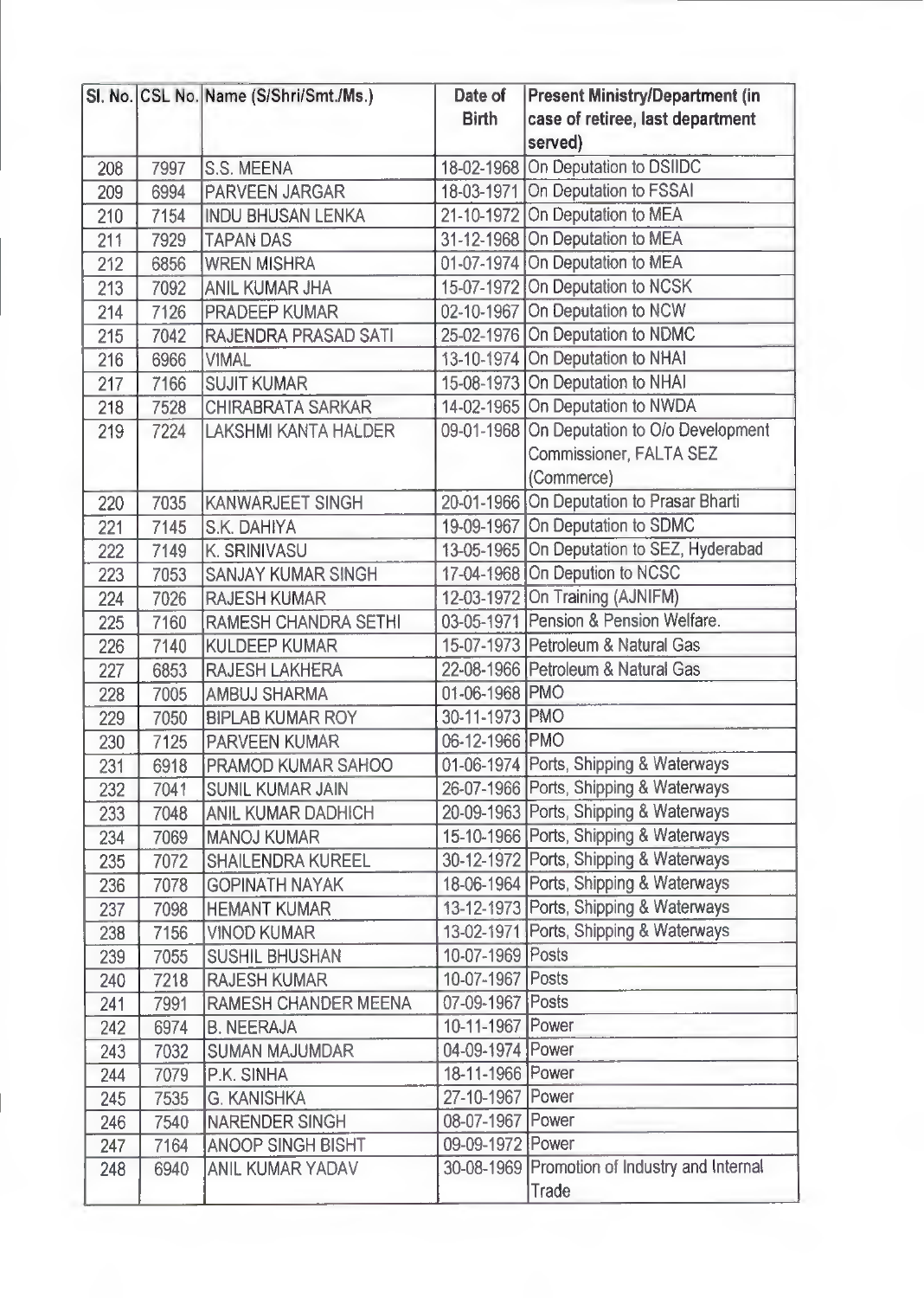|     |      | Sl. No. CSL No. Name (S/Shri/Smt./Ms.) | Date of<br><b>Birth</b> | Present Ministry/Department (in<br>case of retiree, last department<br>served) |
|-----|------|----------------------------------------|-------------------------|--------------------------------------------------------------------------------|
| 249 | 7044 | <b>KUNDAN KUMAR</b>                    |                         | 08-12-1972 Promotion of Industry and Internal<br>Trade                         |
| 250 | 7161 | <b>BINOD KUMAR</b>                     |                         | 01-01-1965 Promotion of Industry and Internal<br>Trade                         |
| 251 | 7171 | <b>SAMSUL HAQUE</b>                    |                         | 01-02-1966 Public Enterprises                                                  |
| 252 | 7202 | <b>INDER JEET</b>                      |                         | 11-08-1975 R.M.L. Hospital                                                     |
| 253 | 7480 | <b>SHEO NATH SINGH</b>                 |                         | 02-05-1967 Registrar General of India                                          |
| 254 | 6924 | UMESH KUMAR AGARWAL                    | 20-01-1973 Revenue      |                                                                                |
| 255 | 7157 | RAJINDER KUMAR                         | 26-01-1964 Revenue      |                                                                                |
| 256 | 7541 | A.K. GHARAI                            | 12-09-1961 Revenue      |                                                                                |
| 257 | 7175 | <b>VINESH PACHNANDA</b>                | 01-12-1966 Revenue      |                                                                                |
| 258 | 6922 | <b>RAJESH CHOUDHARY</b>                |                         | 05-01-1972 Road Transport & Highways                                           |
| 259 | 6978 | <b>SURESH KUMAR MAKKAR</b>             |                         | 13-10-1965 Road Transport & Highways                                           |
| 260 | 6980 | <b>BHUVANESWARI HARIHARAN</b>          | 30-06-1967              | Road Transport & Highways                                                      |
| 261 | 7533 | <b>KAMAL KISHORE</b>                   |                         | 05-11-1965 Road Transport & Highways                                           |
| 262 | 6860 | <b>NEERAJ SACHDEVA</b>                 |                         | 12-12-1974 Rural Development                                                   |
| 263 | 6896 | MEDISETTY RAMA KRISHNA                 | 16-06-1974              | <b>Rural Development</b>                                                       |
| 264 | 7021 | <b>AKHILESH KUMAR</b>                  |                         | 05-05-1967 Rural Development                                                   |
| 265 | 7075 | RABINDRA KUMAR SINGH                   |                         | 10-01-1965 Rural Development                                                   |
| 266 | 7248 | <b>SNEH LATA</b>                       |                         | 03-10-1971 Rural Development                                                   |
| 267 | 7470 | <b>BHIM PRAKASH</b>                    |                         | 17-10-1964 Rural Development                                                   |
| 268 | 7989 | <b>VIJAY AIND</b>                      |                         | 05-07-1963 Rural Development                                                   |
| 269 | 7130 | <b>NEERAJ KUMAR</b>                    | 06-10-1972              | Rural Development (Land Resources)                                             |
| 270 | 6878 | <b>ANIL KUMAR PANDEY</b>               |                         | 17-08-1972 Science & Technology                                                |
| 271 | 6932 | <b>UMESH KUMAR</b>                     |                         | 19-02-1972 Science & Technology                                                |
| 272 | 7046 | THINGOM LALIT KUMAR<br><b>SINGH</b>    | 07-09-1971              | Science & Technology                                                           |
| 273 | 7940 | <b>TAPAN KUMAR SARKAR</b>              |                         | 14-11-1962 Science & Technology                                                |
| 274 | 7212 | <b>KULDIP KUMAR</b>                    |                         | 23-03-1960 Scientific & Industrial Research                                    |
| 275 | 7049 | P.V.R. RAJASHEKHARAM                   | 23-01-1968              | Skill Development & Entrepreneurship                                           |
| 276 | 7926 | SAILENDRA NATH NASKAR                  |                         | 07-06-1961 Social Justice & Empowerment                                        |
| 277 | 7547 | <b>HEMANT KUMAR</b>                    |                         | 15-12-1965 SSC (CR), Allahabad                                                 |
| 278 | 6875 | <b>ASHISH MOHAN</b>                    | 08-03-1963 SSC (HQ)     |                                                                                |
| 279 | 6876 | S. LATHA                               | 14-02-1969 SSC (HQ)     |                                                                                |
| 280 | 7222 | <b>BIPIN KUMAR HEMBROM</b>             | 02-11-1968 SSC (HQ)     |                                                                                |
| 281 | 7527 | R. RAJAKANNU                           | 22-03-1962 SSC (HQ)     |                                                                                |
| 282 | 6887 | PARVEEN SHARMA                         |                         | 13-03-1967 Statistics & Programme<br>Implementation                            |
| 283 | 7226 | <b>RAJ KUMAR</b>                       |                         | 12-12-1969 Statistics & Programme<br>Implementation                            |